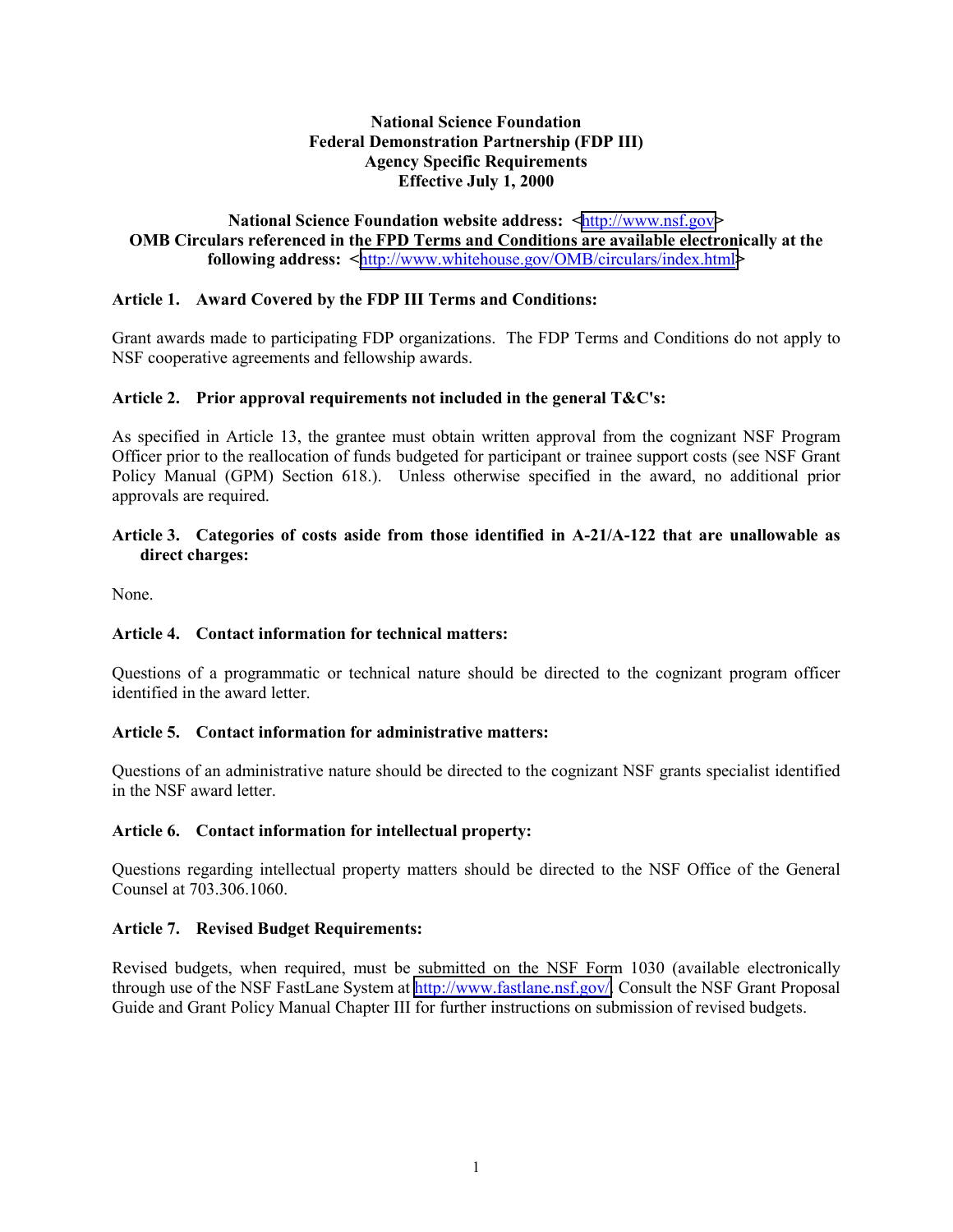### **Article 8. Format, Content and Timing of Technical Reporting:**

For all multi-year grants (including both standard and continuing grants) the PI must submit an annual project report to the cognizant NSF program officer at least 90 days before the end of the current funding period. (Some programs or awards may require more frequent reports.)

Within 90 days after expiration of the grant, the PI also is required to submit a final project report. Approximately 30 days before expiration, NSF will send a notice to remind the PI of the requirement to file a final project report.

Unless otherwise specified in the grant, grantees are required to use the electronic project reporting system available through NSF FastLane System to prepare and submit annual and final project reports.

### **Article 9. Form and Timing of Final Financial Reporting:**

The grantee must provide the NSF Division of Financial Management with final disbursement information on the "*Federal Cash Transactions Report*", SF 272, for the first full quarter after the award expires (i.e. if the award expires August 31, final expenditure data is due in the December 31, FCTR submission). Grantees are strongly encouraged to electronically submit this information via the Business Office functions in FastLane. Questions should be addressed to the NSF Division of Financial Management at 703.306.1283.

## **Article 10. Additional documentation besides progress reports needed to trigger incremental funding:**

Unless specified in the award letter, no additional documentation is required to trigger award of the next increment of funding.

### **NSF Agency Specific Requirements**

### **Article 11. Payments: Reference FDP Article 22**

Unless otherwise specified in the award, the grantee shall receive payments under this award through electronic fund transfers by the Automated Clearing House Payment System. A grantee should request payments in amounts necessary to meet their current needs, pursuant to the procedures contained in 31 CFR Part 205. Requests may be made electronically via NSF's FastLane Cash Request System or by mail through submission of a *Request for Advance or Reimbursement*, SF 270 (see GPM, chapter IV). Grantees should contact the Division of Financial Management at (703) 306-1283 for information on using the FastLane Cash Request System.

### **Article 12. Cost Sharing: Reference FDP Article 23**

a. *General.* The grantee must cost share in accordance with any specific requirements contained in or referenced by the applicable program announcement, solicitation or award letter. If the award has no specific requirements and if the work supported is for research resulting from an unsolicited proposal, the grantee may meet the statutory cost-sharing requirement by choosing either of two alternative methods:

1. by cost-sharing a minimum of one percent on this project; or

2. by cost-sharing a minimum of one percent on the aggregate total costs of all NSFsupported projects requiring cost-sharing.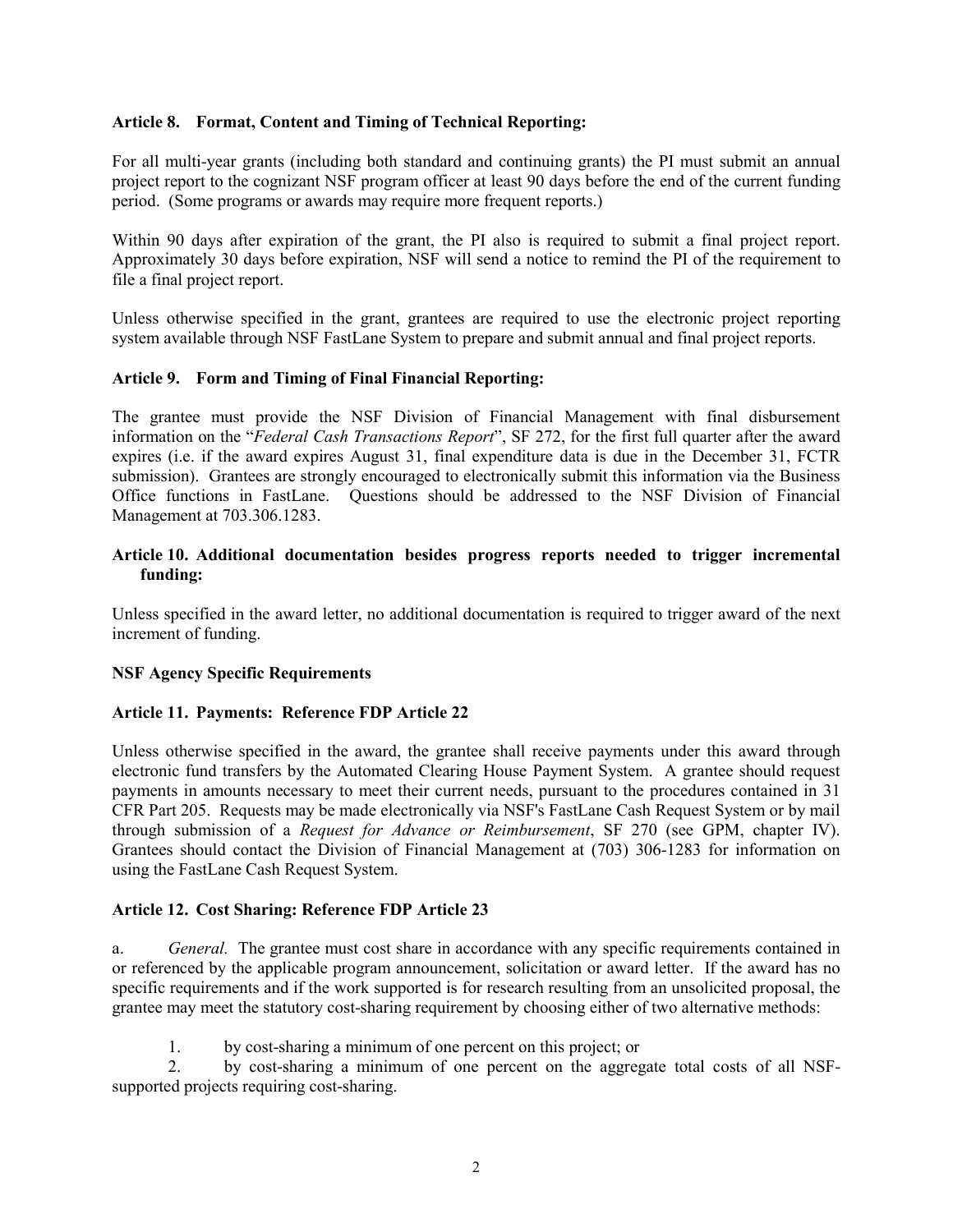# b. *Specific Cost Sharing Requirements.*

1. If the award has specific cost-sharing requirements in excess of the one percent minimum indicated above, cost-sharing participation in other projects may not be counted towards meeting the specific cost-sharing requirements of the award, and must come from non-federal sources, unless otherwise stated in the applicable program announcement/solicitation.

2. Should the grantee become aware that it may be unable to provide the cost sharing of at least the amount identified on Line M. of the NSF award budget, it should: 1) immediately provide written notification to the Grants Officer of the situation; 2) indicate steps it plans to take to secure replacement cost sharing; 3) indicate the plans it has to either continue or phase out the project in the absence of cost sharing.

3. Should NSF agree to the organization's proposed plans, the NSF Grants Officer will modify the award accordingly, including, if appropriate, reducing the amount of NSF support. Should the organization's plans be unacceptable to NSF, the award may be subject to termination.

4. Failure by the organization to notify NSF, in accordance with paragraph 2. above, may result in the disallowance of some or all of the costs charged to the award and the subsequent recovery by NSF of some or all of the NSF funds provided under the award.

# c. *Cost Sharing Records.*

The grantee must maintain records of all project costs that are claimed by the grantee as costsharing as well as records of costs to be paid by the Government. Such records are subject to audit. Acceptable forms of cost-sharing contributions are those which meet the criteria identified in Section .23 of OMB Circular A-110. Unless otherwise specified in the award, approval is given to include unrecovered indirect costs (also known as facilities and administrative costs for colleges and universities) as part of cost-sharing or matching contributions. If the grantee's cost participation includes in-kind contributions, the basis for determining the valuation for volunteer services and donated property must be documented.

d. *Cost-Sharing Reports.* Unless otherwise required by the award or requested by NSF, the actual cost participation by the grantee, while subject to documentation and audit, need not be reported to NSF. However, in cases where the cost-sharing requirements of the award are \$500,000 or more, the amount of cost-sharing must be documented (on an annual and final basis) and reported to NSF and certified by the authorized organizational representative.

e. *Exemptions from Statutory Cost-Sharing Requirement.* If the award does not contain or reference any specific cost-sharing requirements and provides funds solely for the following purposes (not considered to be in support of "research"), statutory cost-sharing is not required:

- 1. international travel;
- 2. construction, improvement or operation of facilities;
- 3. acquisition of research equipment;
- 4. ship operations;<br>5. education and tra
- education and training;
- 6. publication, distribution and translation of scientific data and information;
- 7. symposia, conferences and workshops; and
- 8. special studies authorized or required by Subsections 3a(5) through 3a(7) of the NSF Act, as amended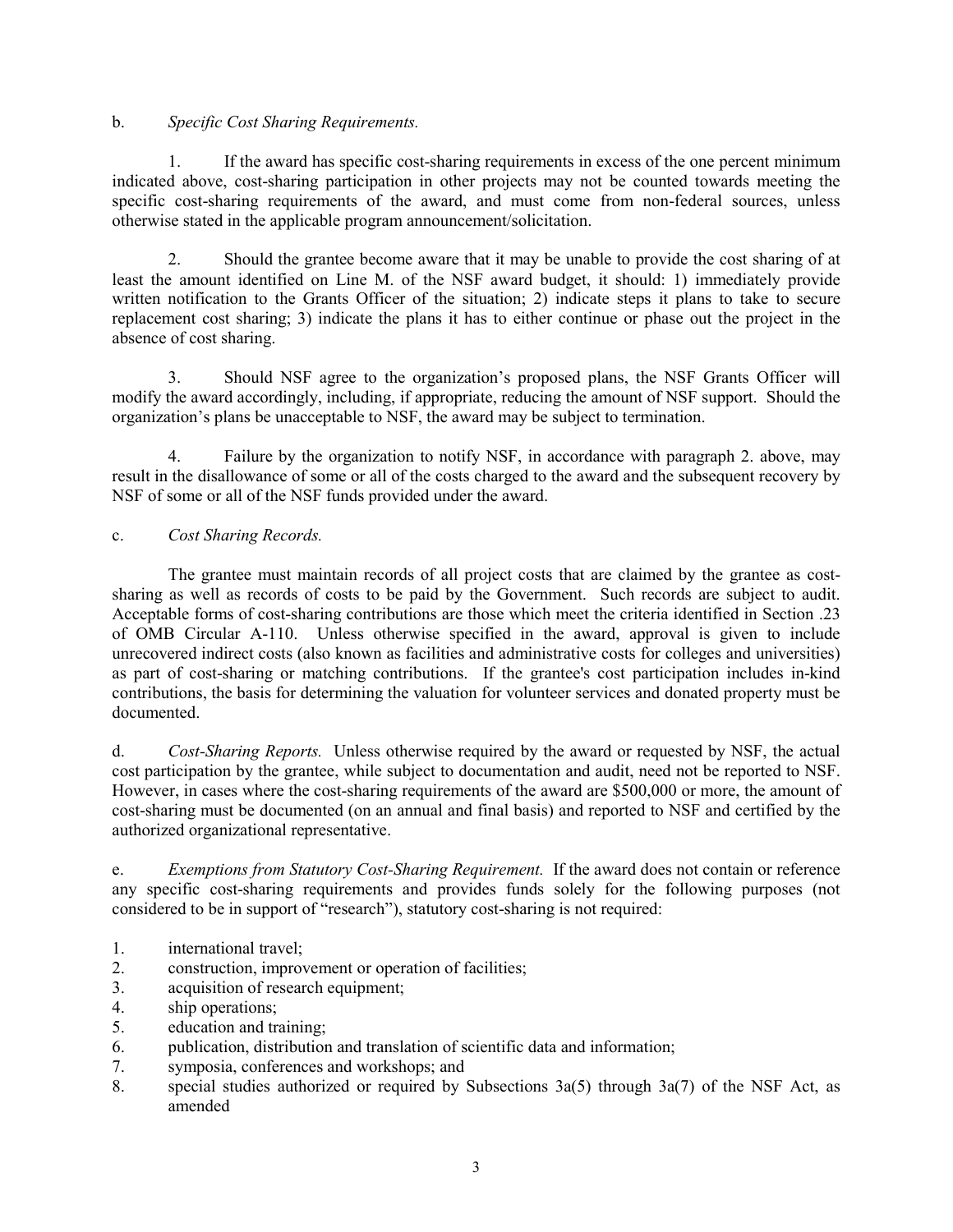## **Article 13. Revision of Budget & Program Plans: Reference FDP Article 24**

a. The grantee must obtain written approval from the cognizant NSF Program Officer prior to the reallocation of funds budgeted for participant or trainee support costs (see NSF Grant Policy Manual (GPM) Section 618.)

b. The prior approval requirements identified in the FDP Terms and Conditions can be submitted electronically to NSF via use of the NSF FastLane system (https://www.fastlane.nsf.gov/). The grantee is required to use FastLane to process these types of transactions as well other types of grant-related notifications stipulated in GPM Exhibit III-1.

## **Article 14. Intangible Property: Reference FDP Article 36**

a. *Dissemination of Project Results.* NSF expects significant findings from education activities or research it supports to be promptly submitted for publication with authorship that accurately reflects the contribution of those involved.

NSF expects investigators to share with other researchers, at no more than incremental cost and within a reasonable time, the data, samples, physical collections, and other supporting materials created or gathered in the course of the work. It also encourages recipients to share software and inventions or otherwise act to make the innovations they embody widely useful and usable.

Adjustments and, where essential, exceptions may be allowed to safeguard the rights of individuals and subjects, the validity of results, or the integrity of collections or to accommodate legitimate interests of investigators.

b. *Patent Rights Clause*. NSF's standard patent rights clause, published at 45 CFR 650.4(a), shall be substituted for the referenced patent clause (37 CFR 401.14). The grantee shall also include this clause in all subawards for experimental, developmental or research awards, regardless of the type of subgrantee organization. The NSF clause is identical to that prescribed in the Department of Commerce (DOC) guidance at 37 CFR 401.14(a) except that:

- 1. pursuant to section 401.5(d) of the DOC guidance (37 CFR 401.5(d)), NSF has added to paragraph (b) of the clause a stipulation that the Foundation reserves the right to direct a grantee to transfer to a foreign government or research performer such rights to any subject invention as are required to comply with any international treaty or agreement identified when the grant is made as being applicable to the assisted research;
- 2. as permitted by section 401.5(f) of the DOC guidance (37 CFR 401.5(f)), NSF has added two subparagraphs to the end of paragraph f. of the clause to require grantees or their representatives to send to the Foundation confirmations of Government licenses for and copies of any United States patents on subject inventions; and
- 3. since NSF normally uses the same clause for all subcontractors, the first two subparagraphs of paragraph g. of the clause specified in the DOC guidance have been reduced to one.